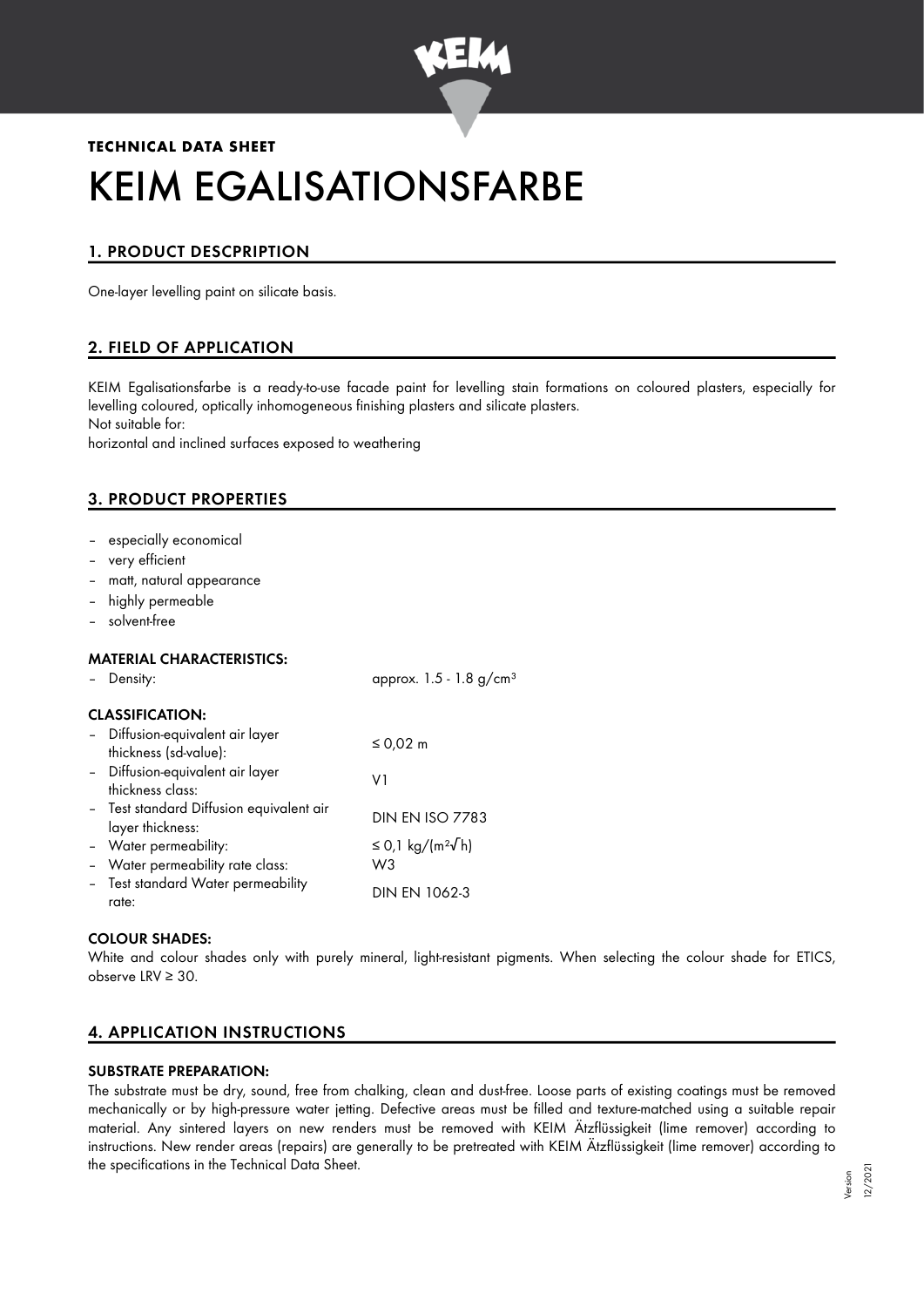#### APPLICATION CONDITIONS:

Ambient and substrate temperature ≥ 5 °C during application and drying. Do not apply in direct sunlight or on sun-heated substrates. Protect surfaces from direct sun, wind and rain during and after application.

#### PREPARATION OF MATERIAL:

Stir up KEIM Egalisationsfarbe thoroughly before application.

#### APPLICATION:

KEIM Egalisationsfarbe can be applied undiluted by brush or roller. As a rule, one coat in the same colour as the plaster is sufficient to achieve an optically homogeneous facade surface. To avoid build-up, always work wet-on-wet. Always apply only the same batch no. in one area. Observe the standing time of the plaster to be painted over. Apply KEIM Egalisationsfarbe in the normal case undiluted or depending on the absorbency of the substrate, diluted up to max. 5 % with KEIM Spezial-Fixativ.

#### DRYING TIME:

Can be overcoated after 12 hours at the earliest (at 23°C and 50% RH). At higher relative humidity, layer thicknesses and/ or lower temperatures, drying is delayed accordingly.

#### CONSUMPTION:

approx. 0,20 l/m² for a single coating. These material consumption values are guide values for smooth substrates. Exact consumption values must be determined by means of test areas.

#### CLEANING OF TOOLS:

Clean immediately with water.

## 5. PACKAGING

| <b>Container content</b> | Unit of measure | Quantity on pallet | Type of container |
|--------------------------|-----------------|--------------------|-------------------|
|                          |                 |                    | bucket            |
|                          |                 |                    | bucket            |
|                          |                 | 80                 | bucket            |

# 6. STORAGE

| max. storage time | <b>Storage conditions</b>                            |
|-------------------|------------------------------------------------------|
| 12 months         | cool<br>frost-free<br>keep container tightly sealed. |

#### STORAGE INFORMATION:

Material residues from opened containers should be refilled into smaller containers to keep the air space in the bucket as low as possible.

## 7. DISPOSAL

For disposal information refer to section 13 of the safety data sheet.

EC WASTE CODE: Waste code: 08 01 12